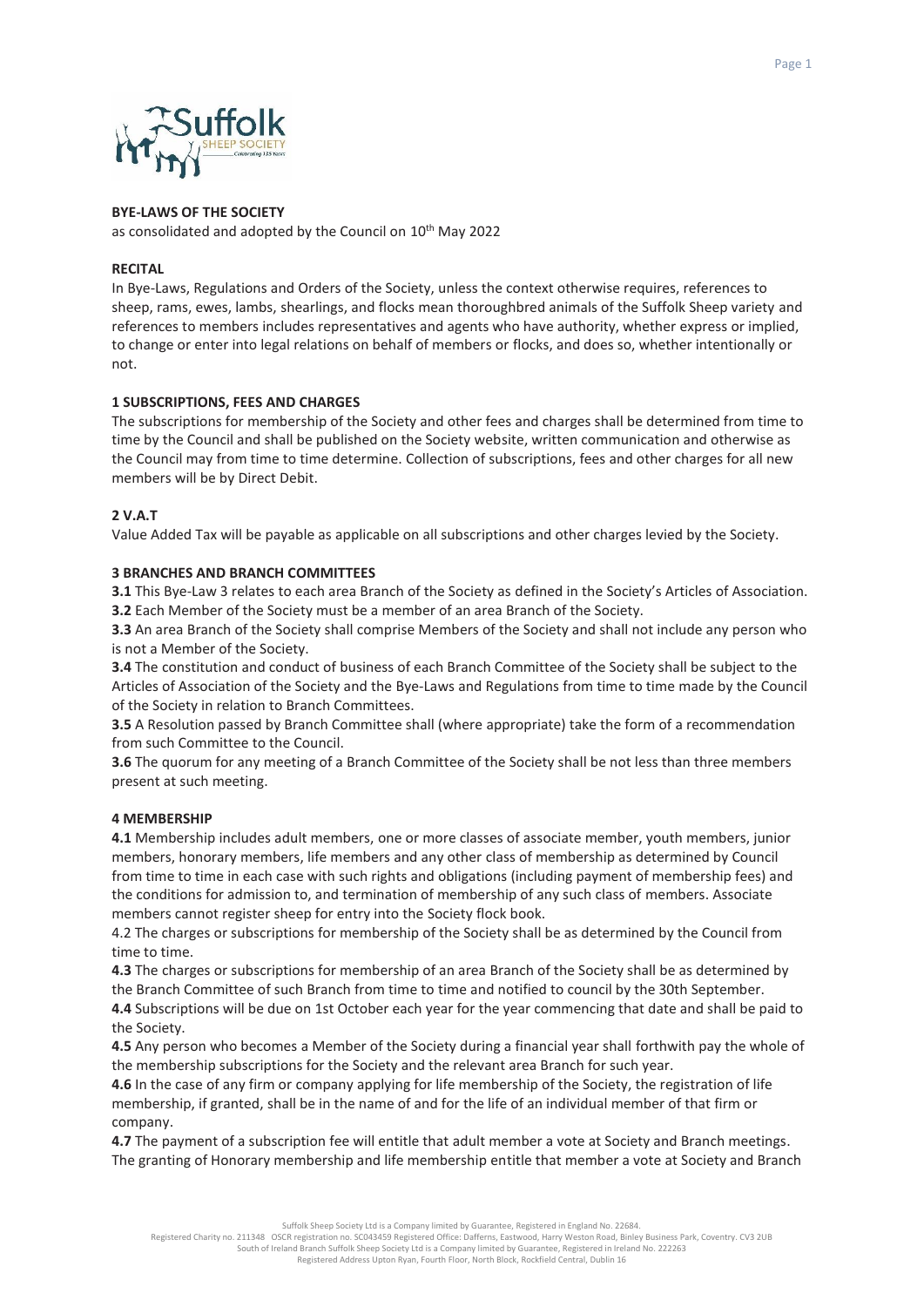meetings. Only individual members will be eligible for inclusion on the judge's panel, subject to Council approval.

**4.8** The charges or subscriptions for membership as defined in 4.1 above, along with any other fees or charges or monies owed to the Society must be paid by monthly direct debit for all new members.

**4.9** Members are responsible for the action of their agents or representatives in all matters regarding interaction with the Society, Council or other members.

### **5 REGISTRATION OF FLOCKS AND SHEEP**

**5.1** A Member who owes any sum to the Society (whether in respect of their membership subscription or otherwise) shall not be entitled to have their flock or any sheep registered or (as the case may be) reregistered with the Society, be excluded from Society Sales, shows, events and publications unless and until they pay all such monies in full and a direct debit mandate provided to facilitate ongoing monthly collection of charges, subscriptions and other fees, or monies owed. The Society has the right to charge interest on outstanding balances.

**5.2** To be eligible for registration:

**5.2.1** A ram must be the produce of a registered/approved ewe and a registered ram (or otherwise from a Registered flock) and must be, or have been, birth notified by the breeder Member to the Society, in such form, as the Council may from time to time direct.

**5.2.2** A ewe must be the produce of a registered/approved ewe and a registered ram (or otherwise from a Registered flock) and must have been birth notified by the breeder Member, to the Society, in such form as the Council may from time to time direct.

**5.3** Any application for registration of a ram or a ewe imported from outside the European Union must be accompanied by a three-generation pedigree issued by the Sheep Society of the country of origin. Any application for registration of a ram or a ewe imported from inside the European Union must be accompanied by a Zootechnical Certificate.

**5.4** Any Member who sells or otherwise transfers to another Member any registered sheep shall within 30 days lodge with the Society notification of such sale or transfer in such form as the Council may from time to time direct.

**5.5** Any application for the registration of the transfer of a registered ram or a registered ewe, including rams or ewes registered for export Society Sales, shall be accompanied by the relevant registration certificate and such transfer registration charge as the Council may from time to time direct.

**5.6** Upon any such transfer being registered, the Society shall issue the transferee with a certificate in his name as the new owner.

**5.7** The Society shall at its discretion register or transfer any sheep which is unregistered with the Society. This will be subject to a flock inspection by a society representative. The cost of this inspection will be borne by the applicant.

#### **5.8 NEW FLOCKS**

**5.8.1** Applications for registration of new flocks must be made in such form as the Council may from time to time direct (available from the Society) and must be accompanied by the relevant registration certificates (females) and ram certificates or proformas (males).

**5.8.2** The applicant must have a minimum of two pure bred Suffolk female sheep which are properly identified in accordance with the Society's Bye-Laws.

**5.8.3** The application must include all the registered Suffolk Sheep owned by the applicant.

**5.8.4** The Society has an unfettered discretion whether or not to register a flock and may register a flock on such terms as the Society in its absolute discretion thinks fit.

**5.8.5** In the event of being registered the new flock will be allocated a Registered Flock Number which shall be used to identify lambs born in that flock.

**5.8.6** A Registered Flock must continue to have a minimum of two pure bred Suffolk female sheep properly identified in accordance with the Society's Bye-Laws from time to time.

**5.8.7** Between 1st October to 30th November in each year, every flock owning Member shall lodge with the Society an Annual Flock Return and pay the annual registration charge in such form and such amount respectively as the Council may from time to time direct. Failure to submit a return on time will incur a late fee.

#### **5.9 RAMS**

**5.9.1** If a Member shall sell or otherwise transfer to another Member a registered ram, the transferor Member must certify the pedigree and exact pedigree ID on such ram registration proforma as the Council may from time to time direct (available from the Society). The proforma must give the name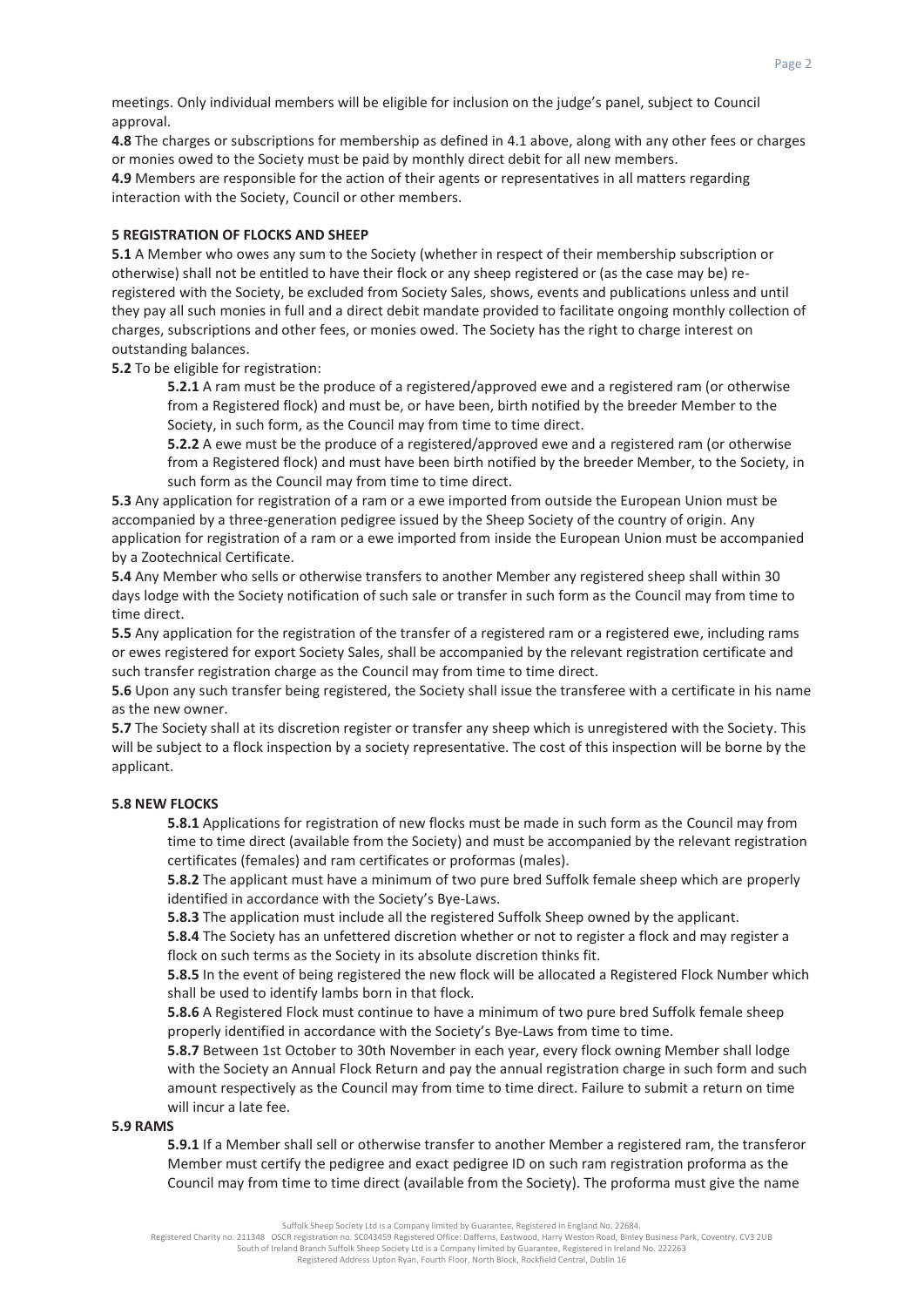and registered number of the sire, the dam's pedigree ID and the name and pedigree ID of the dam's sire. (In the case of sales catalogued by the Society the proforma can be generated from the Society database).

**5.9.2** Members must apply to register Rams whilst they are lambs or (at the latest) shearlings. The registration of older rams shall only be permitted in the event of Council approval.

**5.9.3** A Member must not sell or otherwise transfer or offer for sale or transfer or sign a Ram pedigree proforma in respect of any sheep which is a rig.

**5.9.4** All rams must be named by the owner from time to time by using firstly the registered prefix of the breeder Member and secondly a further name or names. In no circumstances shall any other or additional registered prefix be used. A name shall not be accepted for registration if it has been previously used and in this event another name will be substituted by the Society.

**5.9.5** The Registration of a ram will normally occur at the same time as registration of the Member's flock and thereupon Registration Certificates will be issued by the Society giving the Registered Number of the ram.

**5.9.6** A ram can only be registered by a member with the consent of the breeder.

**5.9.7** The registration of rams that have been excluded from Society sales for incorrect mouths shall not be permitted.

### **6 BIRTH NOTIFICATIONS**

**6.1** By 31st May each year, or before sale or transfer (if earlier), a Member shall lodge with the Society birth notification details in such form and pay such charge as the Council may from time to time direct of each lamb born of such Member's Registered Flock since 31st May the previous year.

**6.2** Pedigree information for Society Sale catalogues will be generated using birth notification details. Rams not birth notified cannot be offered for sale. Ewes will not be catalogued unless they are fully registered.

### **7 REGISTERED PREFIXES**

**7.1** All flocks must have a prefix and the prefix shall be such as is approved by the Society.

**7.2** A prefix shall comprise one word only. Names likely to be misleading, offensive or confused with an existing prefix will not be allowed. A previously registered prefix can be reactivated by the initial member/family at the Society's discretion. A previously registered prefix can only be used by another member at the written permission of the initial member/family at the Society's discretion.

**7.3** Where a Member selects their own prefix a charge may be made by the Society; where a Member is either unwilling or unable to select a prefix one shall be imposed by the Society for which there shall be no charge.

# **8 INSPECTIONS**

**8.1** Members shall, upon being given not less than two days' notice (except in case of emergency), allow one or more of the Society Inspectors to inspect their Registered Flock and/or one or more of their sheep. **8.2** Inspections may be carried out for any reason and Council is not required to inform the Member of the reason for the inspection. Members must also permit the collection of a blood/DNA sample as required. **8.3** The Inspector shall report the findings of his inspection to the Society who shall take such action following the inspection as it sees fit.

8.4 Inspectors are appointed by Council and must be members of Council or members of the judges panel.

#### **9 EXPORTS/IMPORTS**

**9.1** Any Member exporting sheep from the United Kingdom (but not from one part to another part of the United Kingdom) may obtain from the Society ram and ewe registration certificates in respect of such sheep. **9.2** The Member shall pay such charge as the Council may from time to time direct for such certificates. **9.3** Any member importing animals of the same breed that are eligible for entry under the Society's breed criteria and have the required pedigree certification from their country of origin, will have them entered into the flock book without discrimination on account of their country of origin.

#### **10 FLOCK IDENTIFICATION**

**10.1** The Society shall allocate an individual code for each Registered Flock. Up to 1<sup>st</sup> January 2011 each member had to tattoo or cause to be tattooed this code in the left ear of each sheep prior to the sale or transfer of such sheep. From 1st January 2011 tattooing has ceased to be a requirement. The Flock Identification code must be printed on one side of either the official electronic and/or visual tags and preferably on both.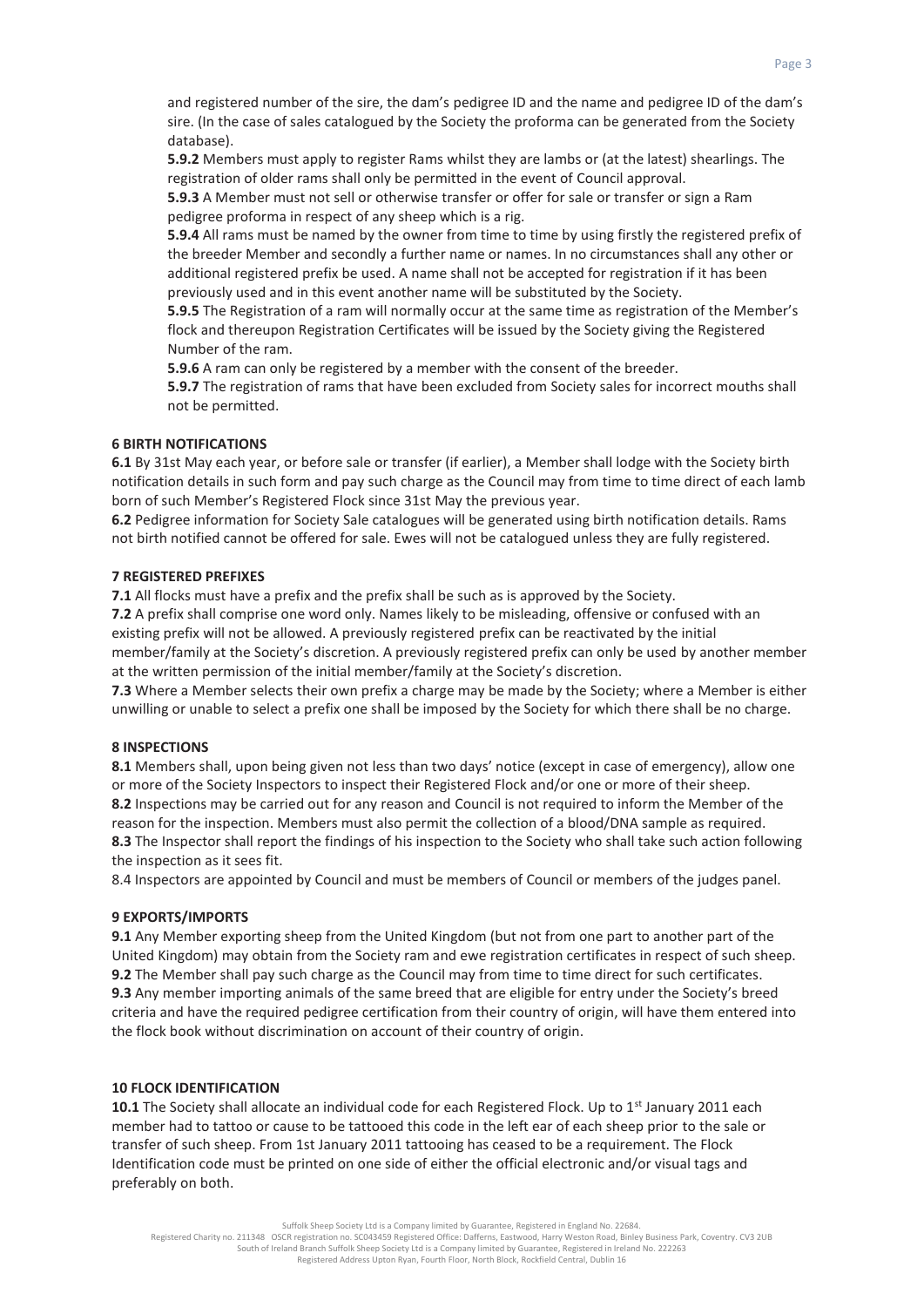### **11 YEAR LETTER AND INDIVIDUAL NUMBER**

**11.1** Up to 1st January 2011 each Member had to tattoo or cause to be tattooed each sheep bred in their flock in the right ear with a letter ("the Year Letter") indicating the year of birth. The Year Letter was decided by the Council and subject to clause 11.3. From  $1<sup>st</sup>$  January 2011 tattooing has ceased to be a requirement and the Year Letter has been replaced with a Year Number. This number must be printed on one side of either the official electronic and/or visual tags and preferably on both. Members will be advised each autumn of the number to be used in the following year.

**11.2** Each lamb must within 24 hours of birth be identified with the pedigree ID as highlighted in 10.1 and 11.1. Please note that notching is no longer compulsory but can be used for management purposes.

**11.3 KEY TO YEAR IDENTIFIER** (indicating the year of birth) The following Year Letters shall be applied:

|  | 1993 L 2000 X 2007 J 2014 14  |  |
|--|-------------------------------|--|
|  | 1994 N 2001 Z 2008 K 2015 15  |  |
|  | 1995 P 2002 A 2009 L 2016 16  |  |
|  | 1996 S 2003 C 2010 N 2017 17  |  |
|  | 1997 T 2004 D 2011 11 2018 18 |  |
|  | 1998 U 2005 F 2012 12 2019 19 |  |
|  | 1999 W 2006 H 2013 13 2020 20 |  |
|  |                               |  |

**11.4 KEY TO INDIVIDUAL NUMBER** (indicating the animal number)

### **Pedigree ID**

From 1 October 2013 Suffolk Pedigree Identification changed to use the five digit individual EID number as the pedigree ID.

*Example* AAA:22:00235 (EID ID UK1 760744:00235) The above information which will appear on the tag indicates this lamb was born in the 2022 lambing season, into Flock AAA and has an Individual number 00235 which matches the individual; EID number.

#### **Notch Details**

Notching is no longer required for pedigree identification, but can be used for management purposes.

# **12 REGULATIONS RELATING TO THE USE OF RAMS EITHER NATURALLY OR BY ARTIFICIAL INSEMINATION (AI) AND TO EMBRYO TRANSFER (ET)**

#### **12.1 AI**

Whereas it is Council policy that as many different lines as possible should be maintained within the breed and that the quality of the breed be maintained, AI is subject to the conditions contained in the following clauses, which shall be strictly adhered to, observed and performed by each Member:

**12.1.1** Members shall not use rams except in accordance with this Bye-Law 12.

**12.1.2** A ram must not be used in more than five registered flocks, either naturally or by AI, in his first year. This applies whether the ram is alive or has died but semen is still in store.

**12.1.3** After his first year there are no restrictions on the use of a ram.

**12.1.4** If a ram is sold or otherwise transferred any unused semen must be delivered to the transferee unless the transferor made full disclosure to the prospective transferee prior to the transaction of any unused semen which is to be retained by himself or any other person.

**12.1.5**Semen may not be exported for pedigree purposes unless accompanied by a Society Export Certificate (Zootechnical Certificate) which shall be applied for in the same way as an export certificate for live sheep and which shall be subject to the same charge.

**12.1.6** Any Member intending to use semen imported from outside the European Community must ensure that the semen is accompanied by a three-generation pedigree from the Sheep Society of the country of origin. The Society has the right to Cross Check AI records with registration and BN details.

#### **12.2 Embryo Transfer**

**12.2.1** If a donor ewe is sold or otherwise transferred the transferor Member must have made full disclosure to the potential transferee Member prior to the transaction of any unused embryos which are to be retained by the individual or any other

person.

**12.2.2** Embryos may not be exported unless accompanied by a Society export certificate for each embryo which shall be applied for in the same way as a certificate for live animals and shall be subject to the same charge.

Suffolk Sheep Society Ltd is a Company limited by Guarantee, Registered in England No. 22684.

Registered Charity no. 211348 OSCR registration no. SC043459 Registered Office: Dafferns, Eastwood, Harry Weston Road, Binley Business Park, Coventry. CV3 2UB<br>South of Ireland Branch Suffolk Sheep Society Ltd is a Compan Registered Address Upton Ryan, Fourth Floor, North Block, Rockfield Central, Dublin 16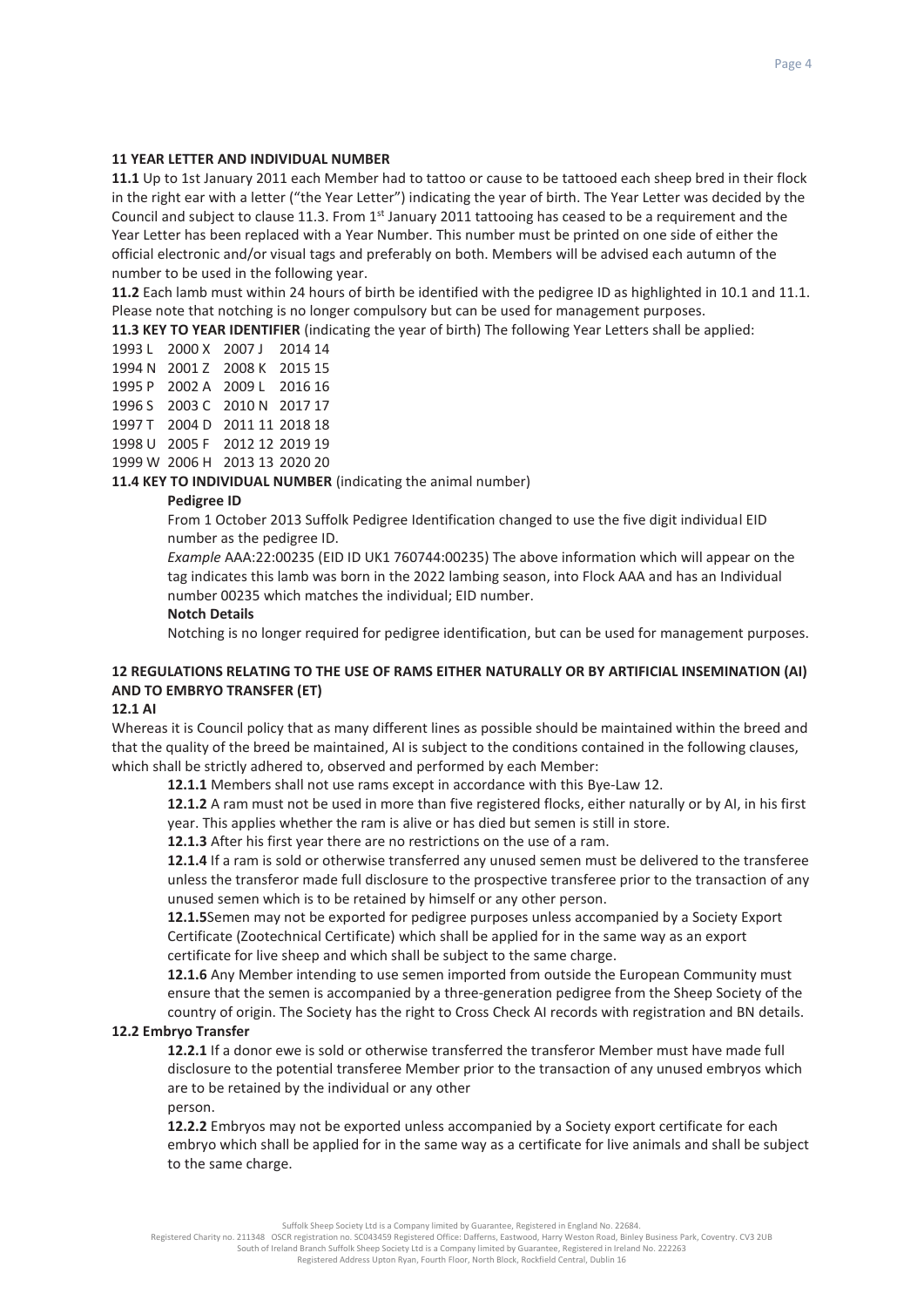**12.2.3** Any Member intending to import embryos from outside the European Community must obtain prior permission to do so from the Society. The application for permission must be accompanied by a three-generation pedigree from the Sheep Society of the country of origin.

## **12.3 GENERAL**

Any Member shall upon being so required sign an irrevocable authorisation whereby data held by AI companies is made available to the Society for the purposes of validating the accuracy of pedigree and birth notification data given by such Member to the Society.

# **13 GENERAL MATTERS**

**13.1** In the case of any in-lamb ewe or lamb bought at foot, the owner of the ewe at the time of birth of the lamb is or is deemed to be the breeder.

**13.2** Each Member is personally responsible for the correctness of all entries in the Society's records relating to their sheep.

**13.3** The Society is not responsible, will not accept responsibility, for pedigrees or any other particulars on the Society database, in the Flock Book, and in catalogues.

**13.4** Whole Flock Transfers. Transfer of flock codes and prefixes may be allowed where a flock is transferred in its entirety to a Member in a single calendar year and the transferor has given consent. An administration fee will be charged at the Society's discretion.

**13.5** Part Flock Transfers. Transfer of flock codes and prefixes may be allowed where part of a flock is transferred by a Member to a member of his family and the transferor has given consent.

**13.6** A Flock transferred (in whole or part) otherwise than in accordance with this Bye-Law must be registered as a new flock.

**13.7** Dispersal Sales. The description of a sale as a dispersal sale means that the registered flock number and prefix of the seller are totally surrendered. Should the seller wish to have a flock at any time following such sale, his application for registration of such flock

will be treated as an application to register a new flock.

**13.8** The Society may require any sheep in a Registered Flock to be tested and the Registered Flock owner shall at the request of the Society forthwith provide all such sheep to enable such testing to take place. Including but not exclusively DNA sampling.

**13.9** Notwithstanding and without prejudice to any of the provisions contained in these Bye-Laws, the Society has an absolute and unfettered discretion to refuse for any reason any application for registration of any ram and/or ewe and/or lamb and/or shearling and/or flock.

**13.10** Any application for registration shall be accompanied by such registration fee as the Council may from time to time direct.

**13.11** In the case of jointly owned sheep, the first named owner will be responsible for paying the registration charge.

# **14 ELECTION OF MEMBERS TO THE COUNCIL OF THE SOCIETY**

**14.1** The number of Branch representatives on Council will be as follows:

Midlands and Eastern 1 Midlands/Eastern Counties

Scottish Area 2 North of Scotland, South of Scotland

Northern Counties 2 Lancashire/Yorkshire/Lincolnshire

Northumberland/Cumbria/Durham/Isle of Man

Northern Ireland 2

South Eastern 1

Western 3 West Midlands/Monmouthshire,

Wales excluding Monmouthshire, South West

**14.2** Council elections should take place at Branch Annual General Meetings with the successful candidate/s notified to the Society office not less than 28 days prior to the Society AGM. Should a branch be unable to perform an election at their AGM and subject to Council approval nomination forms shall be sent out by the Breed Secretary to all members in each area required to elect a member, who shall within two weeks of the dispatch of the same return the same to the Secretary with the name and address of such person as each member desires to nominate for election as member of the Council for the area concerned and who is resident in the said area and willing to serve if elected.

## **15 SOCIETY SHOWS**

Suffolk Sheep Society Ltd is a Company limited by Guarantee, Registered in England No. 22684.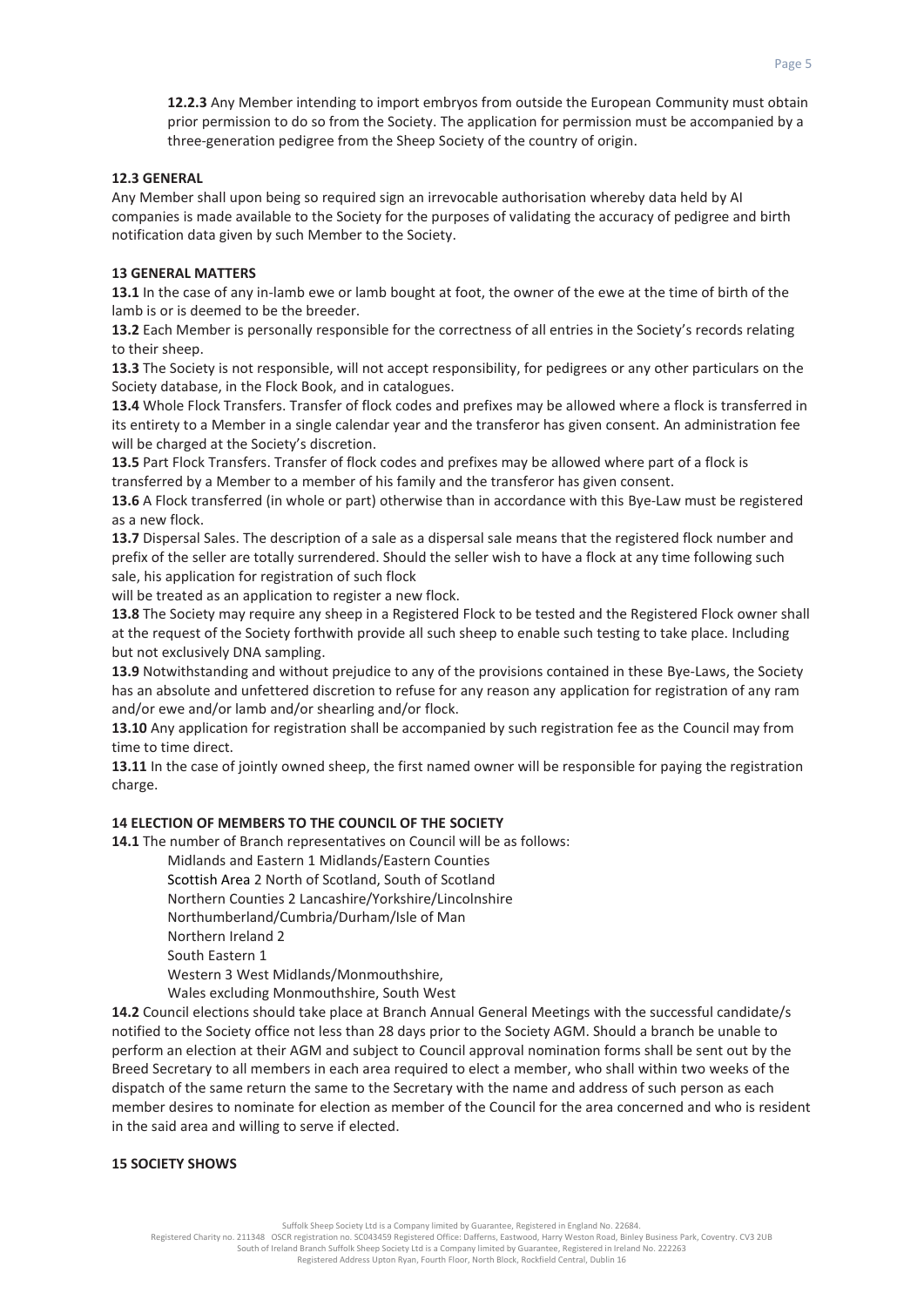At all shows of pedigree sheep at which a sum of money or special award is offered by the Society, the same shall be given on condition that:

**15.1** The Judge or Judges are approved by the Council, and the judging shall be based upon the Society's Scale of Points from time to time;

**15.2** entries are restricted to sheep from Registered Flocks only;

**15.3** there are not less than three entries in each class;

**15.4** a marked catalogue or extract has been lodged with the Society for checking purposes; **15.5** no artificial colouring of hair on heads/legs, dressing, bleaching or chemical agent (except Department of Environment, Fisheries and Rural Affairs' approved and recognised show dip and colourless oil on the head) shall be used on or applied to sheep entered for such show. The society reserves the right to take random hair samples for testing purposes.

# **16 SOCIETY SALES – GENERAL MATTERS**

**16.1** The provisions contained in this Bye-Law 16 and Bye-Law 17 applies to all sales which are held, organised, sponsored or authorised by the Society ("Society Sales").

**16.2** Society Sales shall be held, organised, sponsored or authorised as the Council may from to time determine.

**16.3** No Branch or Branch Committee shall advertise a Branch Sale as being a Society Sale which has not been sponsored or authorised by the Council.

**16.4** Where a Branch holds or organises a Society Sale on behalf of the Society, the Council shall determine the rules and regulations which apply to such sale, and the Branch Committee shall be responsible for the organisation and conduct of the sale and for ensuring that the said rules and regulations are adhered to, observed and performed.

**16.5** Society Sales are confined to sheep which are in the case of males birth notified, or and in the case of females registered with the Society, and are properly earmarked in accordance with these Bye-Laws. Where a Society Sale has export status, males must be registered in advance with the Society to enable the issue of Zootechnical Certificates. With the approval of Council, the Society's National Sales Committee or the Branch Committee (as the case may be) has the discretion to permit entries from individual Pedigree Suffolk breeders from outside the UK where:

**16.5.1** the sheep are registered with a Zootechnical Society in their geographical area

**16.5.2** the breeder has formally applied for inclusion in writing to the Society on entry forms provided by the Society

**16.2.3** permission for entry into the sale as a vendor has been approved by Council

**16.5.4** an appropriate entrance fee(s) as determined by the Society for entries not included in the Society flock book have been received by the Society

**16.5.5** all Zootechnical certificates, travel documentation and health status requirements have been completed as required

**16.5.6** all existing sales rules apply

**16.6** Members shall only have a dispersal sale as part of a Society Sale at the discretion of their branch or the sale committee.

**16.7** Members shall only have a flock reduction as part of a Society Sale at the discretion of their branch or the sale committee.

**16.8** A Member may only sell at a Society Sale:

**16.8.1** ewes and ewe lambs which have been bred in the Member's own Registered Flock and

**16.8.2** ram lambs which have been bred in the Member's own Registered Flock and

**16.8.3** rams (which have been bred in a Registered Flock)

**16.9** The Society's National Sale Committee or the Branch Committee (as the case may be) has an absolute and unfettered discretion as to the total number of ram lambs, shearling rams, ewe lambs, and shearling ewes permitted to be included in any Society Sale and the maximum number of ram lambs and/or shearling rams and/or ewe lambs and/or shearling ewes which any Member may consign to the Society Sale.

**16.10** The Society's National Sale Committee or the Branch Committee (as the case may be) shall appoint auctioneers for the purpose of the Society sale, and will cause the appointed auctioneers to advertise and invite entries for the Society Sale approximately two months before the sale date. The National Sale Committee or Branch Committee (as the case may be) will consider the list of entries. Consignments of rams may be divided into strings as determined by the National Sale Committee or the Branch Committee (as the case maybe) which will organise ballots as it sees fit for positions in the catalogue.

**16.11** The National Sale Committee or the Branch Committee (as the case may be) may cause the auctioneers to produce a catalogue ready for circulation at least 14 days before the sale date.

Suffolk Sheep Society Ltd is a Company limited by Guarantee, Registered in England No. 22684.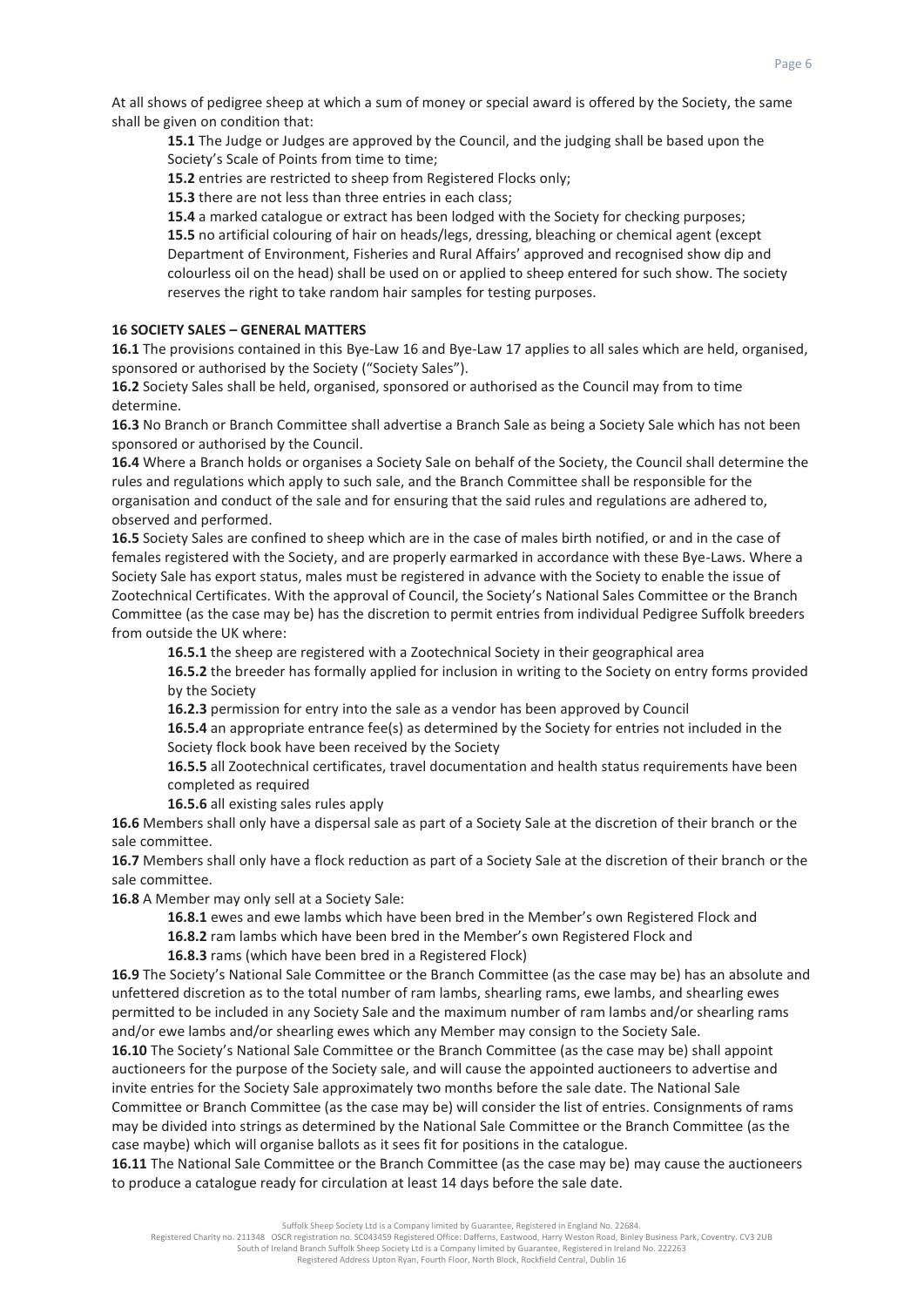**16.12** The pedigrees of all sheep shall be detailed in the catalogue provided always that:

**16.12.1** Substitutions will be allowed where the Member has given to the Society at its head office not less than 3 clear days written notice before the commencement of the Society Sale **16.12.2** Only two substitutes will be allowed per vendor.

# **16.13 ENTRIES FOR SALE**

**16.13.1** All sheep entered for a Society Sale must be earmarked in accordance with Bye-Laws 10 and 11, and must be tagged in accordance with statutory requirements in force from time to time. **16.13.2** Any ram being the product of ET must be so identified by the Member and in the sale catalogue.

**16.13.3** Before arrival at the sale ground all sheep must be fleece marked in red paint with the correct catalogue number and substitutes must be marked with a red dot after the catalogue number. Alternatively, a suitable yellow label must be attached with the correct catalogue number clearly marked and substitutes must use a red label.

**16.13.4** All sheep must arrive at the sale ground at a specified time before inspections are due to commence at a time specified by The National Sale Committee or the Branch Committee (as the case may be).

**16.13.5** Unless otherwise notified to the National Sale Committee or the Branch Committee (as the case may be), all shearling ewes must be, and will be sold as, ewes which have not lambed.

**16.14** No artificial colouring of hair on heads/legs, dressing, bleaching or chemical agent (except Department of Environment, Fisheries and Rural Affairs' approved and recognised show dip and colourless oil on the head) shall be used on or applied to sheep entered for such show. In the event that any sheep is found by the Inspectors or veterinary surgeons to have been artificially coloured:

**16.14.1** The owner shall upon being so required by the stewards forthwith remove such sheep and all other sheep in the same consignment from the Society Sale and the sale ground

**16.14.2** The matter shall be referred by the Secretary to the Disputes and Disciplinary Committee pursuant to Articles 45 and 46 of the Society's Articles of Association.

**16.15** Each sheep shall be inspected by Inspectors (acting as experts and not arbitrators) and veterinary surgeons (acting as experts and not arbitrators) appointed by the National Sale Committee or the Branch Committee (as the case may be). The Inspectors and the veterinary surgeons shall approve only sheep which they consider likely to produce lambs worthy of the breed. The Inspectors will, without limitation, inspect for clear and correct earmarking, conformation and lack of excessive black wool. The veterinary surgeons will, without limitation, inspect for correct mouths and, in the case of rams, testes. The scrotum must be of a normal size and structure with no more than 25% difference in the size of the testes. Normal size for shearling rams is not less than 35cm circumference and for ram lambs not less than 30cm circumference. Any sheep which is not approved by the Inspectors and/or veterinary surgeons shall not be offered for sale through the ring at that Society sale and shall not be entered at any other Society sale. The decisions of the Inspectors and veterinary surgeons on all such matters are and shall be final and binding, and (in the absence of bad faith) without any responsibility or liability on their part.

**16.16** No tampering with or un-naturally adjusting the mouths or teeth of sheep is permitted. In the event that any sheep is suspected by the Inspectors or veterinary surgeons of being tampered with, or un-naturally altered, including, but not limited to, filing teeth:

**16.16.1** The owner shall upon being so required by the stewards forthwith remove such sheep and all other sheep in the same consignment from the Society Sale and the sale ground

**16.16.2** The matter shall be referred to the relevant Animal Health Authorities

**16.16.3** The matter shall be referred by the Secretary to Council for further consideration including the matter being referred to the Disputes and Disciplinary Committee pursuant to Articles 45 and 46 of the Society's Articles of Association.

**16.17** Sheep with foot rot shall be promptly removed from the sale ground. Only the remainder of the Member's consignment may be sold at the Society Sale.

**16.18** Where any consignment includes one or more sheep suffering from a contagious disease, the whole of the consignment shall be immediately removed from the sale ground.

**16.19** Any sheep not approved by the Inspectors or veterinary surgeons at the Society sale shall not be sold through the Sale ring.

**16.20** All shearlings must have been bare shorn in the year of the Society Sale.

**16.21** All sheep offered for sale must be sold through the auctioneers and shall be sold in guineas. Any charges or costs arising after sheep have been "knocked down" to a buyer (including but not limited to additional haulage, accommodation charges, and veterinary fees) will be borne by the buyer.

Suffolk Sheep Society Ltd is a Company limited by Guarantee, Registered in England No. 22684.